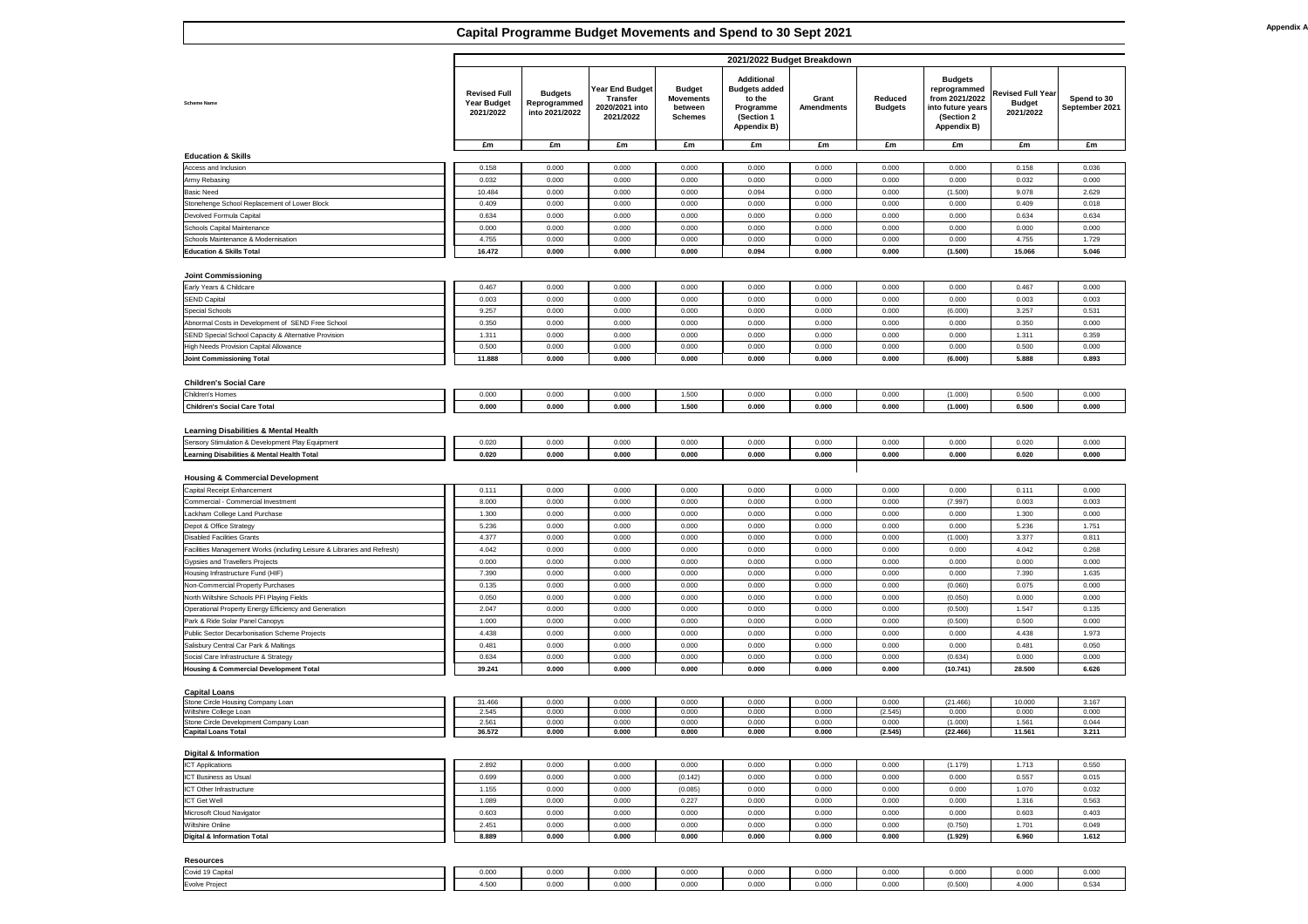**Scheme Name**

# **Capital Programme Budget Movements and Spend to 30 Sept 2021**

| Other Capital Schemes to be confirmed            |  |
|--------------------------------------------------|--|
| <b>Resources Total</b>                           |  |
|                                                  |  |
| <b>Economic Development &amp; Planning</b>       |  |
| A350 West Ashton/Yarnbrook Junction Improvements |  |
| <b>Boscombe Down</b>                             |  |
| Chippenham Station HUB                           |  |
| Corsham Mansion House                            |  |
| <b>Other Economic Development Schemes</b>        |  |
| <b>Porton Science Park</b>                       |  |
| Salisbury Future High Streets                    |  |
| <b>Salisbury LGF Schemes</b>                     |  |
| Trowbridge Future High Streets                   |  |
| West Ashton Urban Extension Project              |  |
| <b>Carbon Reduction Projects</b>                 |  |
| <b>Wiltshire Ultrafast Broadband</b>             |  |
| <b>Economic Development &amp; Planning Total</b> |  |

|                                                  |                                                        |                                                  |                                                                          |                                                                | 2021/2022 Budget Breakdown                                                                                  |                            |                                  |                                                                                                            |                                                        |                               |
|--------------------------------------------------|--------------------------------------------------------|--------------------------------------------------|--------------------------------------------------------------------------|----------------------------------------------------------------|-------------------------------------------------------------------------------------------------------------|----------------------------|----------------------------------|------------------------------------------------------------------------------------------------------------|--------------------------------------------------------|-------------------------------|
| <b>Scheme Name</b>                               | <b>Revised Full</b><br><b>Year Budget</b><br>2021/2022 | <b>Budgets</b><br>Reprogrammed<br>into 2021/2022 | <b>Year End Budget</b><br><b>Transfer</b><br>2020/2021 into<br>2021/2022 | <b>Budget</b><br><b>Movements</b><br>between<br><b>Schemes</b> | <b>Additional</b><br><b>Budgets added</b><br>to the<br><b>Programme</b><br>(Section 1<br><b>Appendix B)</b> | Grant<br><b>Amendments</b> | <b>Reduced</b><br><b>Budgets</b> | <b>Budgets</b><br>reprogrammed<br>from 2021/2022<br>into future years<br>(Section 2)<br><b>Appendix B)</b> | <b>Revised Full Year</b><br><b>Budget</b><br>2021/2022 | Spend to 30<br>September 2021 |
|                                                  | £m                                                     | £m                                               | £m                                                                       | £m                                                             | £m                                                                                                          | £m                         | £m                               | £m                                                                                                         | £m                                                     | £m                            |
| Other Capital Schemes to be confirmed            | 0.000                                                  | 0.000                                            | 0.000                                                                    | (1.500)                                                        | 0.000                                                                                                       | 0.000                      | 0.000                            | 1.500                                                                                                      | 0.000                                                  | 0.000                         |
| <b>Resources Total</b>                           | 4.500                                                  | 0.000                                            | 0.000                                                                    | (1.500)                                                        | 0.000                                                                                                       | 0.000                      | 0.000                            | 1.000                                                                                                      | 4.000                                                  | 0.534                         |
| <b>Economic Development &amp; Planning</b>       |                                                        |                                                  |                                                                          |                                                                |                                                                                                             |                            |                                  |                                                                                                            |                                                        |                               |
| A350 West Ashton/Yarnbrook Junction Improvements | 0.020                                                  | 0.000                                            | 0.000                                                                    | 0.000                                                          | 0.000                                                                                                       | 0.000                      | 0.000                            | 0.000                                                                                                      | 0.020                                                  | 0.000                         |
| <b>Boscombe Down</b>                             | 0.000                                                  | 0.000                                            | 0.000                                                                    | 0.000                                                          | 0.000                                                                                                       | 0.000                      | 0.000                            | 0.000                                                                                                      | 0.000                                                  | 0.000                         |
| <b>Chippenham Station HUB</b>                    | 0.000                                                  | 0.000                                            | 0.000                                                                    | 0.000                                                          | 0.000                                                                                                       | 0.000                      | 0.000                            | 0.000                                                                                                      | 0.000                                                  | 0.000                         |
| <b>Corsham Mansion House</b>                     | 0.048                                                  | 0.000                                            | 0.000                                                                    | 0.000                                                          | 0.000                                                                                                       | 0.000                      | 0.000                            | 0.000                                                                                                      | 0.048                                                  | 0.000                         |
| <b>Other Economic Development Schemes</b>        | 0.000                                                  | 0.000                                            | 0.000                                                                    | 0.000                                                          | 0.000                                                                                                       | 0.000                      | 0.000                            | 0.000                                                                                                      | 0.000                                                  | 0.000                         |
| <b>Porton Science Park</b>                       | 9.756                                                  | 0.000                                            | 0.000                                                                    | 0.000                                                          | 0.000                                                                                                       | 0.000                      | 0.000                            | (2.000)                                                                                                    | 7.756                                                  | 0.031                         |
| <b>Salisbury Future High Streets</b>             | 2.593                                                  | 0.000                                            | 0.000                                                                    | 0.000                                                          | 0.000                                                                                                       | 0.000                      | 0.000                            | 0.000                                                                                                      | 2.593                                                  | 0.032                         |
| <b>Salisbury LGF Schemes</b>                     | 0.000                                                  | 0.000                                            | 0.000                                                                    | 0.000                                                          | 0.000                                                                                                       | 0.000                      | 0.000                            | 0.000                                                                                                      | 0.000                                                  | 0.000                         |
| <b>Trowbridge Future High Streets</b>            | 2.157                                                  | 0.000                                            | 0.000                                                                    | 0.000                                                          | 0.000                                                                                                       | 0.000                      | 0.000                            | 0.000                                                                                                      | 2.157                                                  | 0.009                         |
| West Ashton Urban Extension Project              | 8.784                                                  | 0.000                                            | 0.000                                                                    | 0.000                                                          | 0.000                                                                                                       | 0.000                      | 0.000                            | 0.000                                                                                                      | 8.784                                                  | 0.000                         |
| <b>Carbon Reduction Projects</b>                 | 0.000                                                  | 0.000                                            | 0.000                                                                    | 0.000                                                          | 0.070                                                                                                       | 0.000                      | 0.000                            | 0.000                                                                                                      | 0.070                                                  | 0.000                         |
| Wiltshire Ultrafast Broadband                    | 0.904                                                  | 0.000                                            | 0.000                                                                    | 0.000                                                          | 0.000                                                                                                       | 0.000                      | 0.000                            | 0.000                                                                                                      | 0.904                                                  | 0.000                         |
| <b>Economic Development &amp; Planning Total</b> | 24.262                                                 | 0.000                                            | 0.000                                                                    | 0.000                                                          | 0.070                                                                                                       | 0.000                      | 0.000                            | (2.000)                                                                                                    | 22.332                                                 | 0.072                         |